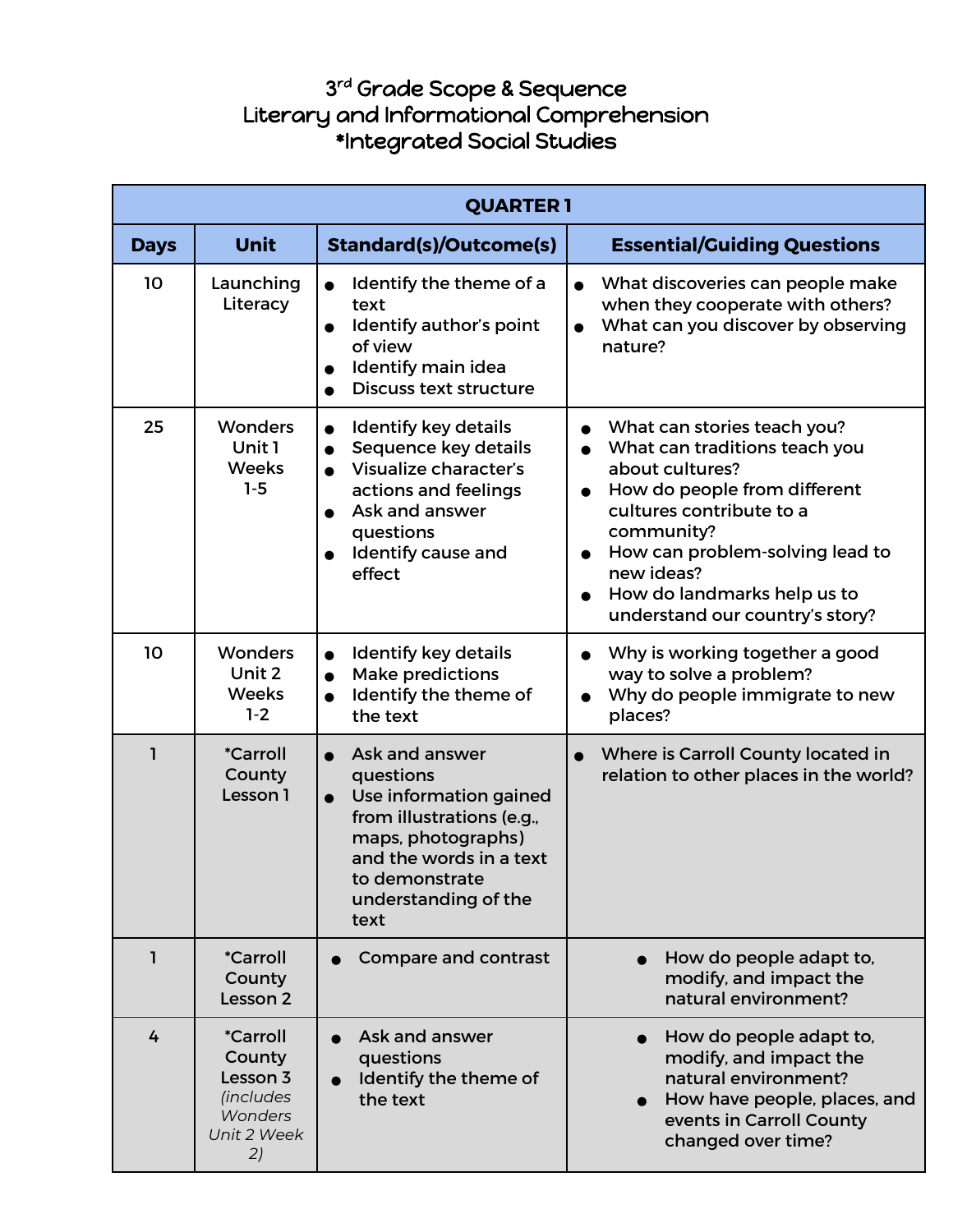|                 |                                                      | <b>QUARTER 2</b>                                                                                                                                                                                                                                                                                                                                                                                                                          |                                                                                                                                                                                                                                               |
|-----------------|------------------------------------------------------|-------------------------------------------------------------------------------------------------------------------------------------------------------------------------------------------------------------------------------------------------------------------------------------------------------------------------------------------------------------------------------------------------------------------------------------------|-----------------------------------------------------------------------------------------------------------------------------------------------------------------------------------------------------------------------------------------------|
| <b>Day</b><br>S | <b>Unit</b>                                          | <b>Standard(s)/Outcome(s)</b>                                                                                                                                                                                                                                                                                                                                                                                                             | <b>Essential/Guiding Questions</b>                                                                                                                                                                                                            |
| 10              | <b>Wonders</b><br>Unit 2,<br><b>Weeks</b><br>$4 - 5$ | Identify key details<br>$\bullet$<br>Reread for understanding<br>$\bullet$<br>Identify the author's message<br>Identify the author's point of<br>view                                                                                                                                                                                                                                                                                     | How can people help animals<br>survive?<br>How do people figure things out?                                                                                                                                                                   |
| 25              | <b>Wonders</b><br>Unit 3<br><b>Weeks</b><br>$1-5$    | Describe characters and their<br>actions<br>Visualize key details<br>Identify problem and solution<br>$\bullet$<br>Describe how characters and<br>settings change<br>Identify examples of cause<br>and effect<br>Ask and answer questions<br>Summarize text<br>Identify main idea and key<br>details<br>Describe the relationships/<br>connections between a series<br>of events, ideas, or concepts<br>Sequence key details<br>$\bullet$ | What makes different animals<br>unique?<br>How can one person change the<br>way you think?<br>What do we know about Earth and<br>its neighbors?<br>What ideas can we get from nature?<br>How is each event in history<br>$\bullet$<br>unique? |
| $\overline{3}$  | <i><b>*Carroll</b></i><br>County<br>Lesson 4         | Describe the relationship<br>$\bullet$<br>between a series of historical<br>events, scientific ideas or<br>concepts<br>Identify and use text features<br>Use information gained from<br>illustrations (e.g., maps,<br>photographs) and the words<br>in a text to demonstrate<br>understanding of the text<br>Connect and explain types of<br>relationships, including<br>chronology, sequence,<br>cause/effect                            | How do people adapt to, modify,<br>$\bullet$<br>and impact the natural<br>environment?<br>How have people, places, and events<br>in Carroll County changed over time?                                                                         |
| $\overline{2}$  | <i><b>*Carroll</b></i><br>County<br>Lesson 5         | Identify main idea and key<br>$\bullet$<br>details<br>Describe the relationship<br>between a series of historical<br>events, scientific ideas or<br>concepts<br>Distinguish our point of view                                                                                                                                                                                                                                             | How do individuals and groups<br>$\bullet$<br>participate in the political system?                                                                                                                                                            |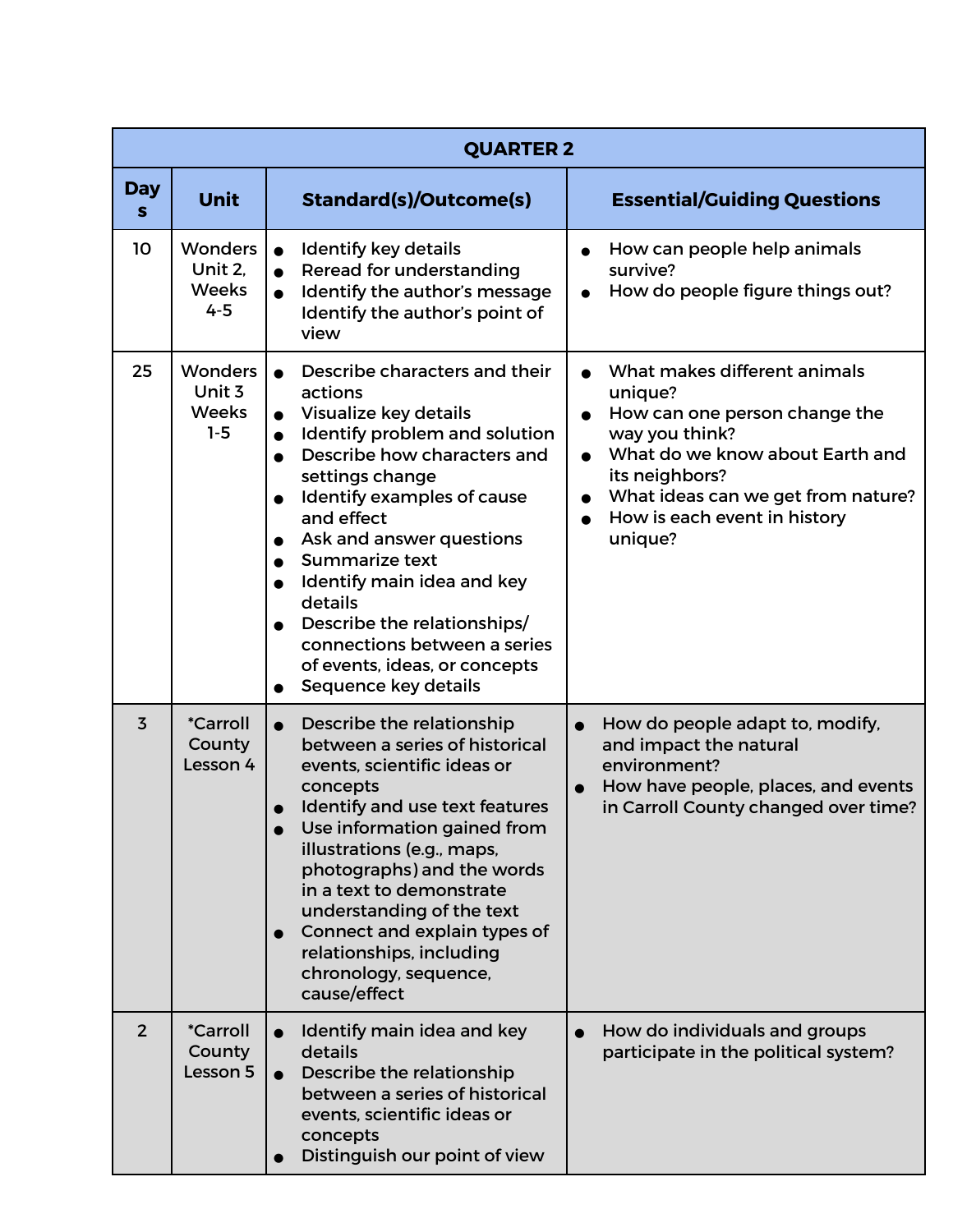|   |                                              | from that of the narrator or a<br>character                                                          |                                                                             |
|---|----------------------------------------------|------------------------------------------------------------------------------------------------------|-----------------------------------------------------------------------------|
| 2 | <i><b>*Carroll</b></i><br>County<br>Lesson 6 | Distinguish our point of view<br>from that of the narrator or a<br>character<br>Compare and contrast | How do we compare school in the<br>past to school today?                    |
| 3 | <i>*Carroll</i><br>County<br>Lesson 7        | Identify main idea and key<br>details                                                                | How have people, places, and events<br>in Carroll County changed over time? |

|                 |                                                                                                     | <b>Quarter 3</b>                                                                                                                                                                                                                                   |                                                                                                                                                                                                                                                                                                                                                             |
|-----------------|-----------------------------------------------------------------------------------------------------|----------------------------------------------------------------------------------------------------------------------------------------------------------------------------------------------------------------------------------------------------|-------------------------------------------------------------------------------------------------------------------------------------------------------------------------------------------------------------------------------------------------------------------------------------------------------------------------------------------------------------|
| <b>Day</b><br>S | Unit                                                                                                | <b>Standard(s)/Outcome(s)</b>                                                                                                                                                                                                                      | <b>Essential/Guiding Questions</b>                                                                                                                                                                                                                                                                                                                          |
| 10              | <b>Wonders</b><br>Unit 4<br><b>Weeks</b><br>$3 - 4$                                                 | Describe the relationships/<br>connections between a series of<br>events, ideas, or concepts<br><b>Reread text</b><br>Identify cause and effect<br><b>Compare and contrast</b>                                                                     | How do animals adapt to<br>challenges in their<br>environment?<br>How are people able to fly?                                                                                                                                                                                                                                                               |
| 5               | <b>Wonders</b><br>Unit 6<br>Week 2                                                                  | Ask and answer questions<br><b>Make predictions</b><br>Identify the theme of the text                                                                                                                                                              | How can weather affect us?                                                                                                                                                                                                                                                                                                                                  |
| 4               | <i><b>*Carroll</b></i><br>County<br>Lesson 8/<br><b>Regions</b><br>Lesson 1                         | Identify main idea and key details<br>Identify and use text features<br>$\bullet$<br>Use information gained from<br>$\bullet$<br>illustrations (e.g., maps,<br>photographs) and the words in a<br>text to demonstrate understanding<br>of the text | What is a region?<br>How does population<br>distribution affect rural.<br>suburban and urban areas?<br>How are urban communities<br>and rural communities<br>similar? How are they<br>different?<br>What are the physical and<br>human-made features of an<br>urban community?<br>What are the physical and<br>human-made features of a<br>rural community? |
| 5               | <b>Wonders</b><br>Unit 2<br>Week 3                                                                  | <b>Reread text</b><br>Identify the author's point of view                                                                                                                                                                                          | How do people make<br>government work?                                                                                                                                                                                                                                                                                                                      |
| 9               | <i><b>*Carroll</b></i><br>County<br>Lesson 9/<br><b>Regions</b><br>Lesson <sub>2</sub><br>(includes | Identify main idea and key details<br>Describe the relationship between<br>$\bullet$<br>a series of historical events.<br>scientific ideas or concepts<br>Determine the meaning of general<br>$\bullet$<br>academic and domain-specific            | What are the major physical<br>and human-made features of<br>the Northeast Region?<br>What are the major cities and<br>states of the Northeast<br>Region?                                                                                                                                                                                                   |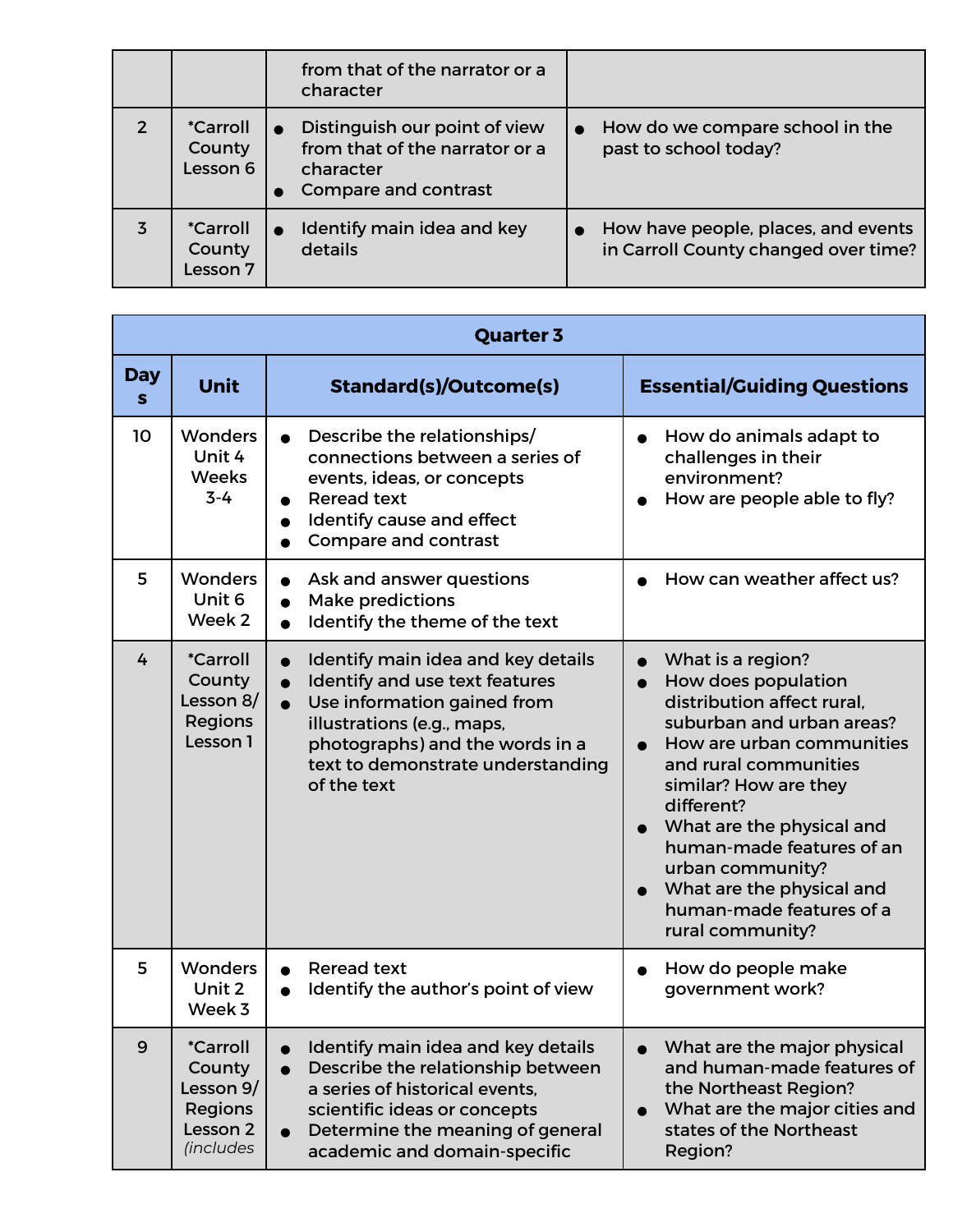|   | <b>Wonders</b><br>Unit 2<br>Week 3) | words and phrases in a text<br>Identify and use text features<br>$\bullet$<br>Distinguish our point of view from<br>$\bullet$<br>that of the author<br>Use information from illustrations<br>and the words in a text to<br>demonstrate understanding of the<br>text<br>Analyze how two or more texts<br>address similar themes or topics to<br>build knowledge or compare the<br>approaches the authors take.                                                                                                                                                                                                                                                                                                                      | What are current rules<br>everyone must live by in<br>order to have a safe<br>community?<br>How can someone be a good<br>$\bullet$<br>citizen?                         |
|---|-------------------------------------|------------------------------------------------------------------------------------------------------------------------------------------------------------------------------------------------------------------------------------------------------------------------------------------------------------------------------------------------------------------------------------------------------------------------------------------------------------------------------------------------------------------------------------------------------------------------------------------------------------------------------------------------------------------------------------------------------------------------------------|------------------------------------------------------------------------------------------------------------------------------------------------------------------------|
| 5 | *Regions<br>Lesson 3                | Identify main idea and key details<br>Distinguish our point of view from<br>that of the author<br>Identify and use text features<br>$\bullet$<br>Describe the relationship between<br>$\bullet$<br>a series of historical events.<br>scientific ideas or concepts<br>Determine the meaning of general<br>$\bullet$<br>academic and domain-specific<br>words and phrases in a text<br>Use information from illustrations<br>and the words in a text to<br>demonstrate understanding of the<br>text<br>Analyze how two or more texts<br>address similar themes or topics to<br>build knowledge or compare the<br>approaches the authors take.                                                                                        | What are the major physical<br>and human-made features of<br>the Southeast Region?<br>What are the major cities and<br>$\bullet$<br>states of the Southeast<br>Region? |
| 5 | *Regions<br>Lesson 4                | Describe characters and their<br>actions<br>Explain how specific aspects of a<br>$\bullet$<br>text's illustrations contribute to<br>what is conveyed by the words in a<br>story<br>Identify central idea or theme of a<br>$\bullet$<br>text<br>Identify and use text features<br>$\bullet$<br>Identify main idea and key details<br>$\bullet$<br>Describe the relationship between<br>a series of historical events,<br>scientific ideas or concepts<br>Determine the meaning of general<br>$\bullet$<br>academic and domain-specific<br>words and phrases in a text<br>Use information from illustrations<br>$\bullet$<br>and the words in a text to<br>demonstrate understanding of the<br>text<br>Analyze how two or more texts | What are the major physical<br>and human-made features of<br>the Midwest Region?<br>What are the major cities and<br>$\bullet$<br>states of the Midwest<br>Region?     |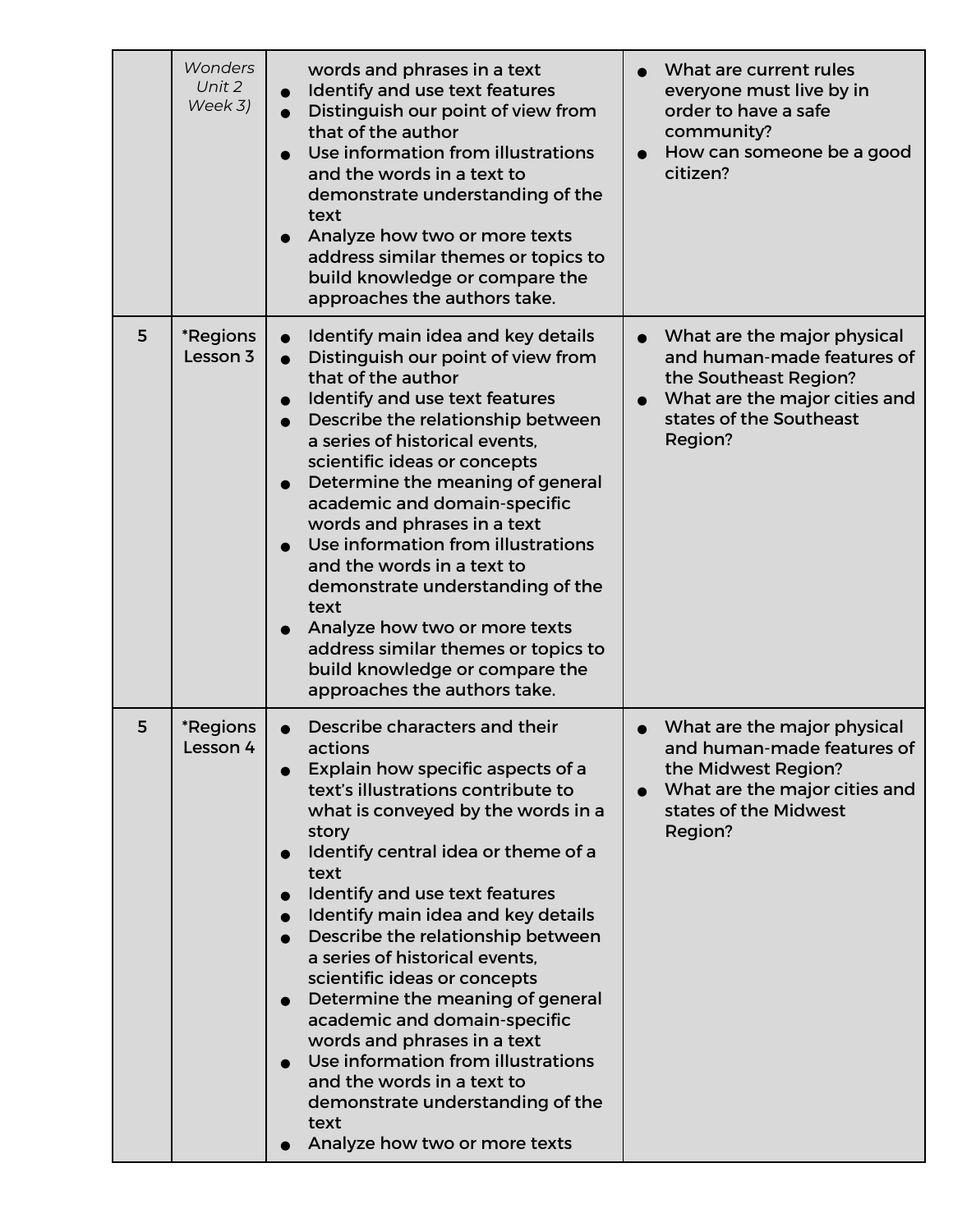|   |                                    | address similar themes or topics to<br>build knowledge or compare the<br>approaches the authors take                                                                                                                                                                                                                                                                                                                                                                                                                                            |                                                                                                                                                                                     |
|---|------------------------------------|-------------------------------------------------------------------------------------------------------------------------------------------------------------------------------------------------------------------------------------------------------------------------------------------------------------------------------------------------------------------------------------------------------------------------------------------------------------------------------------------------------------------------------------------------|-------------------------------------------------------------------------------------------------------------------------------------------------------------------------------------|
| 5 | *Regions<br>Lesson 5               | Identify and use text features<br>Describe the relationship between<br>a series of historical events,<br>scientific ideas or concepts<br>Determine the meaning of general<br>academic and domain-specific<br>words and phrases in a text<br>Use information from illustrations<br>and the words in a text to<br>demonstrate understanding of the<br>text<br>Analyze how two or more texts<br>address similar themes or topics to<br>build knowledge or compare the<br>approaches the authors take                                               | What are the major physical<br>$\bullet$<br>and human-made features of<br>the Southwest Region?<br>What are the major cities and<br>$\bullet$<br>states of the Southwest<br>Region? |
| 5 | <i><b>*Regions</b></i><br>Lesson 6 | Identify central idea or theme of a<br>text<br>Identify main idea and key details<br>Distinguish our point of view from<br>that of the author<br>Identify and use text features<br>Describe the relationship between<br>a series of historical events,<br>scientific ideas or concepts<br>Use information from illustrations<br>and the words in a text to<br>demonstrate understanding of the<br>text<br>Analyze how two or more texts<br>address similar themes or topics to<br>build knowledge or compare the<br>approaches the authors take | What are the major physical<br>$\bullet$<br>and human-made features of<br>the West Region?<br>What are the major cities and<br>$\bullet$<br>states of the West Region?              |
| 5 | *Regions<br>Lesson 7               | Ask and answer questions<br>Draw conclusions and make<br>inferences about characters<br>Describe characters in a story and<br>explain how their actions<br>contribute to the sequence of<br>events<br>Identify main idea and key details<br>Identify and use text features<br>Use information from illustrations<br>and the words in a text to<br>demonstrate understanding of the<br>text                                                                                                                                                      | How do various cultures<br>meet their needs?                                                                                                                                        |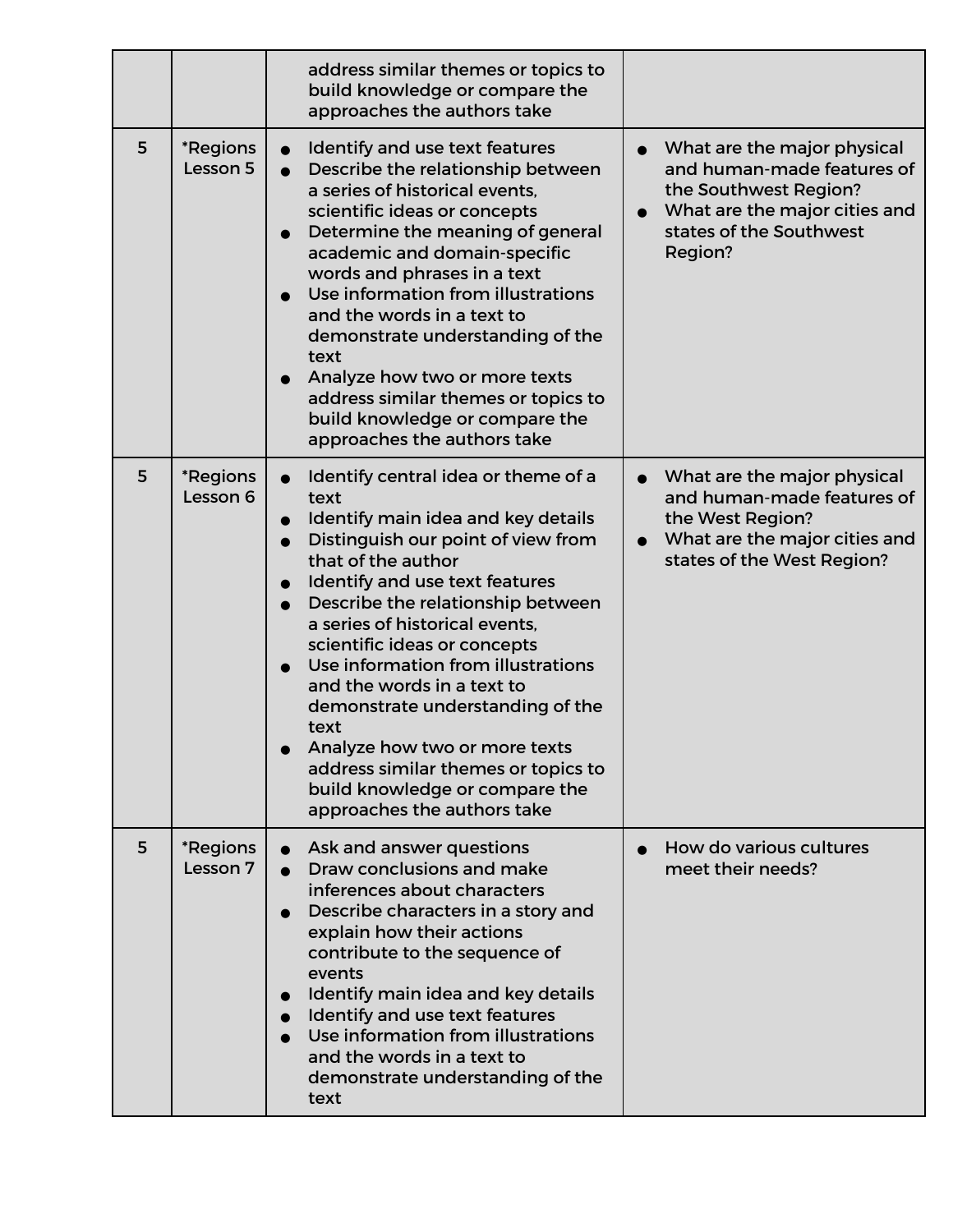| <b>Quarter 4</b> |                                                                          |                                                                                                                                                                                                                                                                                                                                                                                                                                                                           |                                                                                                                                                      |
|------------------|--------------------------------------------------------------------------|---------------------------------------------------------------------------------------------------------------------------------------------------------------------------------------------------------------------------------------------------------------------------------------------------------------------------------------------------------------------------------------------------------------------------------------------------------------------------|------------------------------------------------------------------------------------------------------------------------------------------------------|
| <b>Day</b><br>S  | <b>Unit</b>                                                              | <b>Standard(s)/Outcome(s)</b>                                                                                                                                                                                                                                                                                                                                                                                                                                             | <b>Essential/Guiding Questions</b>                                                                                                                   |
| $\overline{3}$   | *Economi<br>cs Lesson 1                                                  | Connect prior knowledge or<br>$\bullet$<br>experiences to the text.<br>Draw conclusions and make<br>inferences about characters<br>Distinguish the literal and<br>$\bullet$<br>nonliteral meanings of words and<br>phrases in context<br>Identify real-life connections<br>$\bullet$<br>between words and their use<br>Demonstrate understanding of a<br>$\bullet$<br>wide variety texts representing<br>diverse cultures, perspectives,<br>ethnicities, and time periods | How does scarcity affect<br>economic decision-making?                                                                                                |
| $\overline{3}$   | *Economi<br>cs Lesson<br>$\overline{2}$                                  | Ask and answer questions<br>$\bullet$<br>Demonstrate understanding of a<br>$\bullet$<br>wide variety texts representing<br>diverse cultures, perspectives,<br>ethnicities, and time periods                                                                                                                                                                                                                                                                               | How does scarcity affect<br>economic decision-making?                                                                                                |
| 7                | <i><b>*Carroll</b></i><br>County<br>Lesson 10/<br>Economic<br>s Lesson 3 | Identify main idea and key details<br>$\bullet$<br>Describe the relationship between<br>$\bullet$<br>a series of historical events,<br>scientific ideas or concepts<br>Determine the meaning of general<br>$\bullet$<br>academic and domain-specific<br>words and phrases in a text<br>Identify and use text features<br>Use information from illustrations<br>and the words in a text to<br>demonstrate understanding of the<br>text                                     | How have people, places, and<br>events in Carroll County<br>changed over time?<br>What is the role of<br>government in our economy<br>and community? |
| 2 <sup>2</sup>   | *Economi<br>cs Lesson<br>4                                               | Describe characters and their<br>actions                                                                                                                                                                                                                                                                                                                                                                                                                                  | How do producers make<br>economic decisions?                                                                                                         |
| $\overline{3}$   | *Economi<br>cs Lesson<br>5                                               | Paraphrase key details or<br>$\bullet$<br>information<br>Identify main idea and key details<br>$\bullet$<br>Identify and use text features<br>$\bullet$<br><b>Explain the similarities and</b><br>$\bullet$<br>differences between the main<br>points and key details in two texts<br>on the same topic                                                                                                                                                                   | What is production?                                                                                                                                  |
| 5                | *Economi<br>cs Lesson<br>6                                               | Ask and answer questions<br>Identify main idea and key details<br>$\bullet$<br>Determine the meaning of general                                                                                                                                                                                                                                                                                                                                                           | How do economic systems<br>affect consumer choices?                                                                                                  |